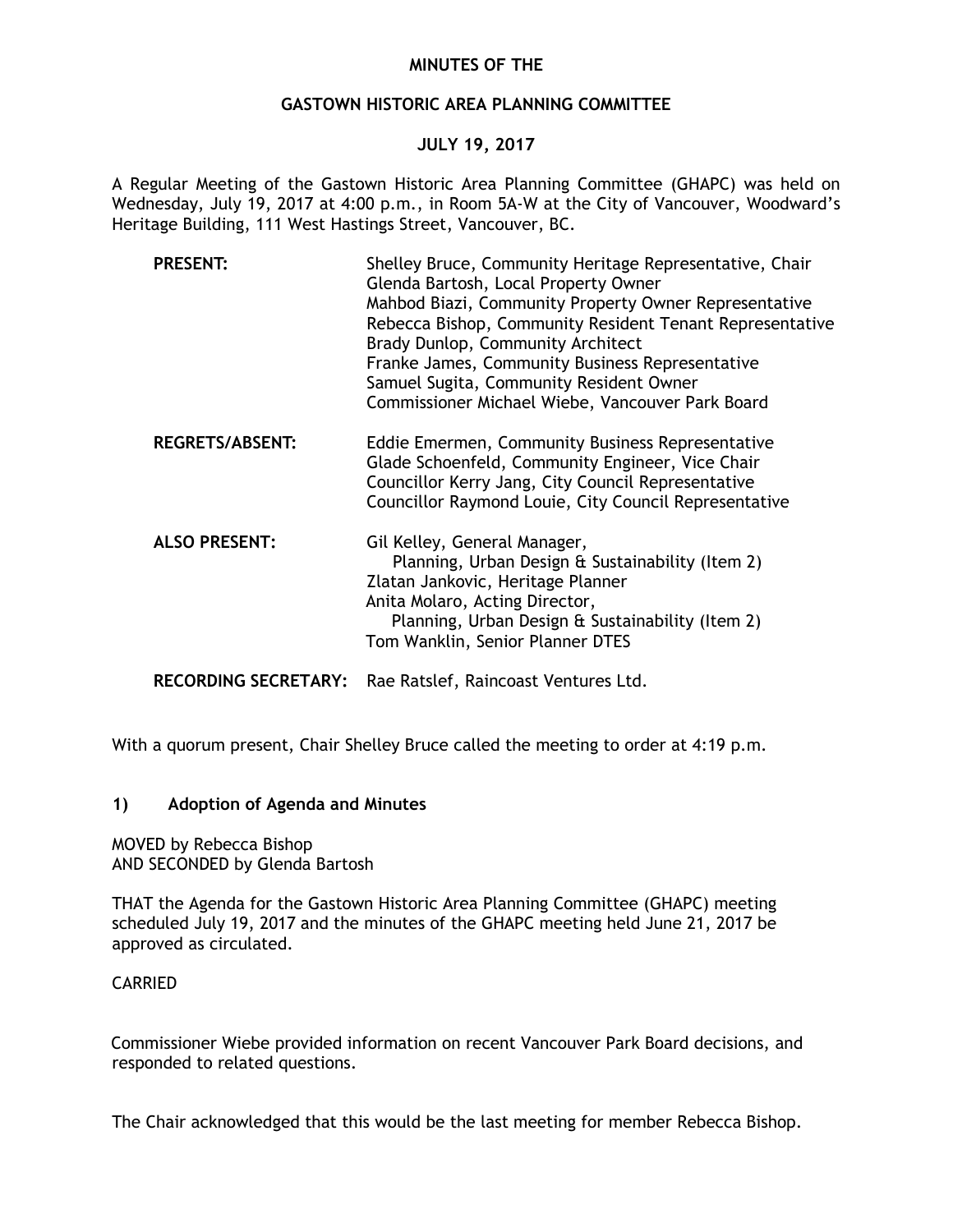# **2) Meeting with Gil Kelley, General Manager of Planning, Urban Design & Sustainability**

Materials distributed at the meeting:

- Notes for Advisory Committees Adapted for use with Chinatown Historic Area Planning Committee and Gastown Historic Area Planning Committee (April 2007)
- Gastown Historic Area Planning Committee Terms of Reference
- Gastown Heritage Advisory Committee Background and Topics for July 19, 2017.

Gil Kelley, General Manager, Planning, Urban Design & Sustainability, and Anita Molaro, Acting Director, Planning, Urban Design & Sustainability, were welcomed to the meeting. A round table of introductions ensued.

The Chair referenced topics of interest outlined in the distributed paper, which had also been raised with prior General Managers of the department. She informed that most of the Committee's membership was new in 2017, and that there had not been any development applications considered by the Committee this calendar year.

Mr. Kelley suggested that the timing is optimal for a review of the Committee's Terms of Reference (ToR). The Committee could be interested in taking a more global view in order to advise on revitalizing the overall heritage district, or could focus on the review of development projects, which overlaps somewhat with the responsibilities of the Urban Design Panel (UDP) and the Vancouver Heritage Commission (VHC). Mr. Kelley suggested that clarifying the roles of the various bodies involved is important to the good functioning of the system overall.

Staff received comments and responded to questions regarding: importance of considering cumulative impacts of projects; support for a broader role for the Committee; demand for clarification on height limit in Gastown District Schedule, which is in conflict to the accompanying heritage guidelines; confusion about how some projects have gotten so far along the development process before being presented to the Committee; need for practical, doable incentives for developers; need for enforcement of small street level details to ensure conformity with guidelines; concerns regarding the discretionary power exercised by former General Managers of the department.

Discussion continued on: the importance of the sequencing of presentations to the Committee and to other bodies; confusion between the roles of the Committee, the UDP and the VHC; custodial role of the Committee and of the Business Improvement Associations; size and composition of the Committee membership; and potential role of the Committee relative to the heritage conservation and economic revitalization.

Discussion ensued on: interest in a density transfer program to relieve the pressure for all density to be loaded into the area; effectiveness of other urban planning tools, e.g. façade grants, and tax breaks; opportunities to incentivize property owners to repair heritage features recognizing the extraordinary financial burden to property owners; need to determine the overall vision for Gastown and to update tools and the district guidelines to achieve the vision (management plan).

Discussion continued on: interest in revitalizing the alleys and pavers in Gastown; need to rethink the Water Street public realm given all the repairs that have been done; whether the role of the UDP should be eliminated in historic areas; importance of not diminishing the value of heritage; importance of clear design guidelines and district schedule policies; interest in receiving comments on the value of the Committee's input; potential for the